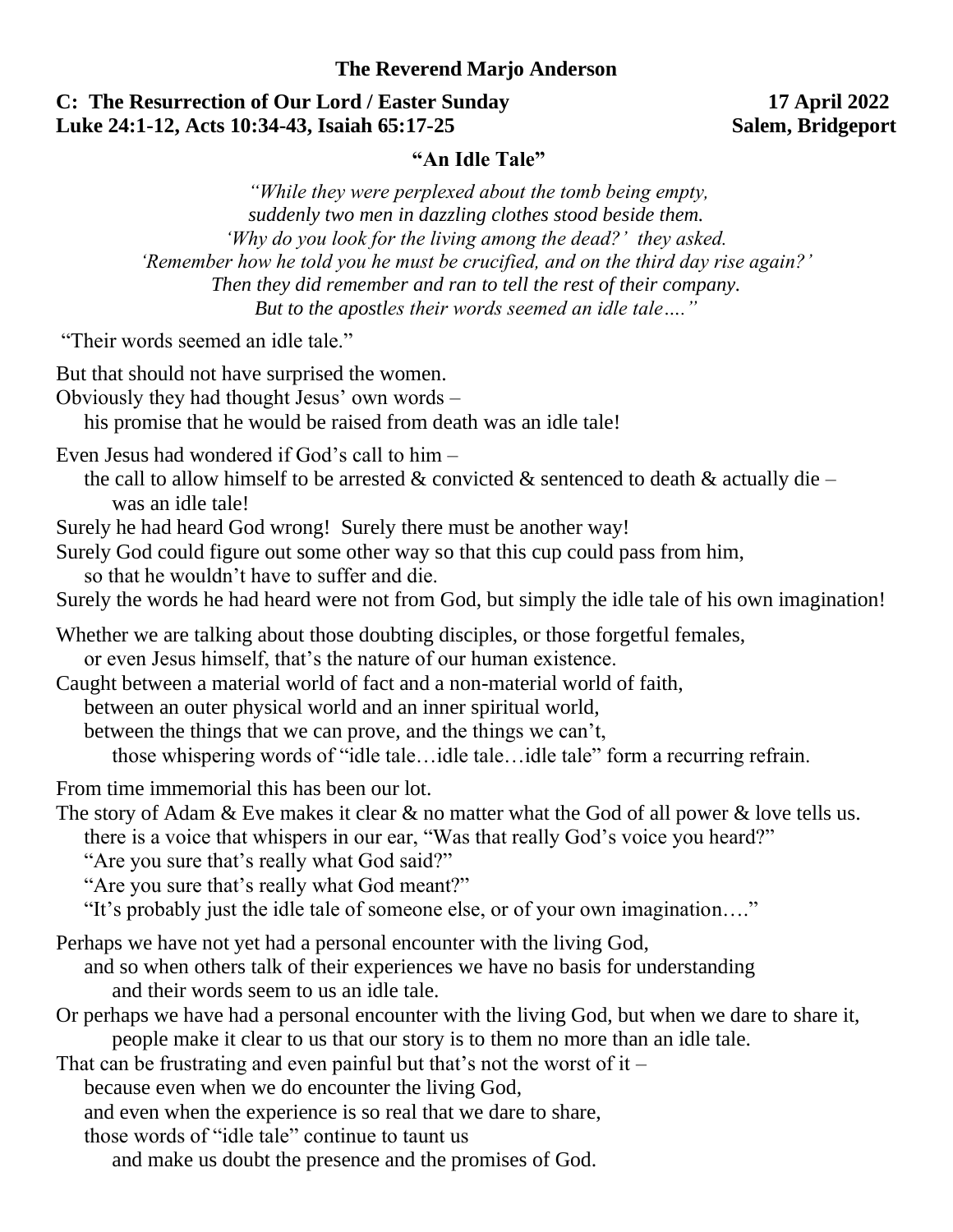God showed Abraham the stars in the sky and said, "I will give you this many descendants!" And while Abraham never forgot that encounter entirely, that recurring refrain "idle tale"

came to him again and again over the 25 years between promise and fulfillment, causing him to doubt and despair.

But in the end at the age of 90 Sarah gave birth for the first time! In the end God's promise to Abraham was fulfilled! It was NOT an idle tale!

## **Turn to someone and tell them: "It was NOT an idle tale!"**

God showed the young boy Joseph in a dream

that his brothers and his father would one day bow down to him.

While Joseph never forgot that encounter entirely, that recurring refrain "idle tale"

came to him again and again over the 23 years between promise and fulfillment –

years filled with things that caused him to doubt and despair –

with things like being kidnapped & sold into slavery

and being falsely accused & thrown into prison.

But in the end, Joseph sits at Pharaoh's right hand & his brothers & father do bow down to him! In the end God's promise to Joseph was fulfilled! It was NOT an idle tale!

# **Turn to someone and tell them: "It was NOT an idle tale!"**

God appeared in a burning bush to the fugitive shepherd Moses and called him to lead the entire Hebrew people out of slavery in Egypt into freedom in a promised land. While Moses never forgot that encounter entirely, that recurring refrain "idle tale" came to him again and again over the 40 years between promise and fulfillment – years filled with plagues, and with being caught between an army and a sea, and with ungrateful people. But in the end, he gets the people to the promised land! In the end God's promise to Moses was fulfilled! It was NOT an idle tale!

# **Turn to someone and tell them: "It was NOT an idle tale!"**

God called Jesus at his baptism to make the God of power and love known to God's children and to teach them how to live in God's kingdom

of truth & justice, and mercy & love, and peace & joy on earth.

While Jesus never forgot that encounter entirely, that recurring refrain "idle tale"

came to him again and again over the 3 years –

years filled with temptations, with accusations & betrayal & denial & abandonment,

and with suffering & pain & crucifixion & even death.

But in the end God does raise Jesus from the dead!

In the end God's promise to Jesus was fulfilled! It was NOT an idle tale!

To many in our world this story is still nothing but an idle tale.

To many people we know the entirety of scripture is an idle tale.

To many of us here the stories others tell of their encounters with the living God seem only an idle tale.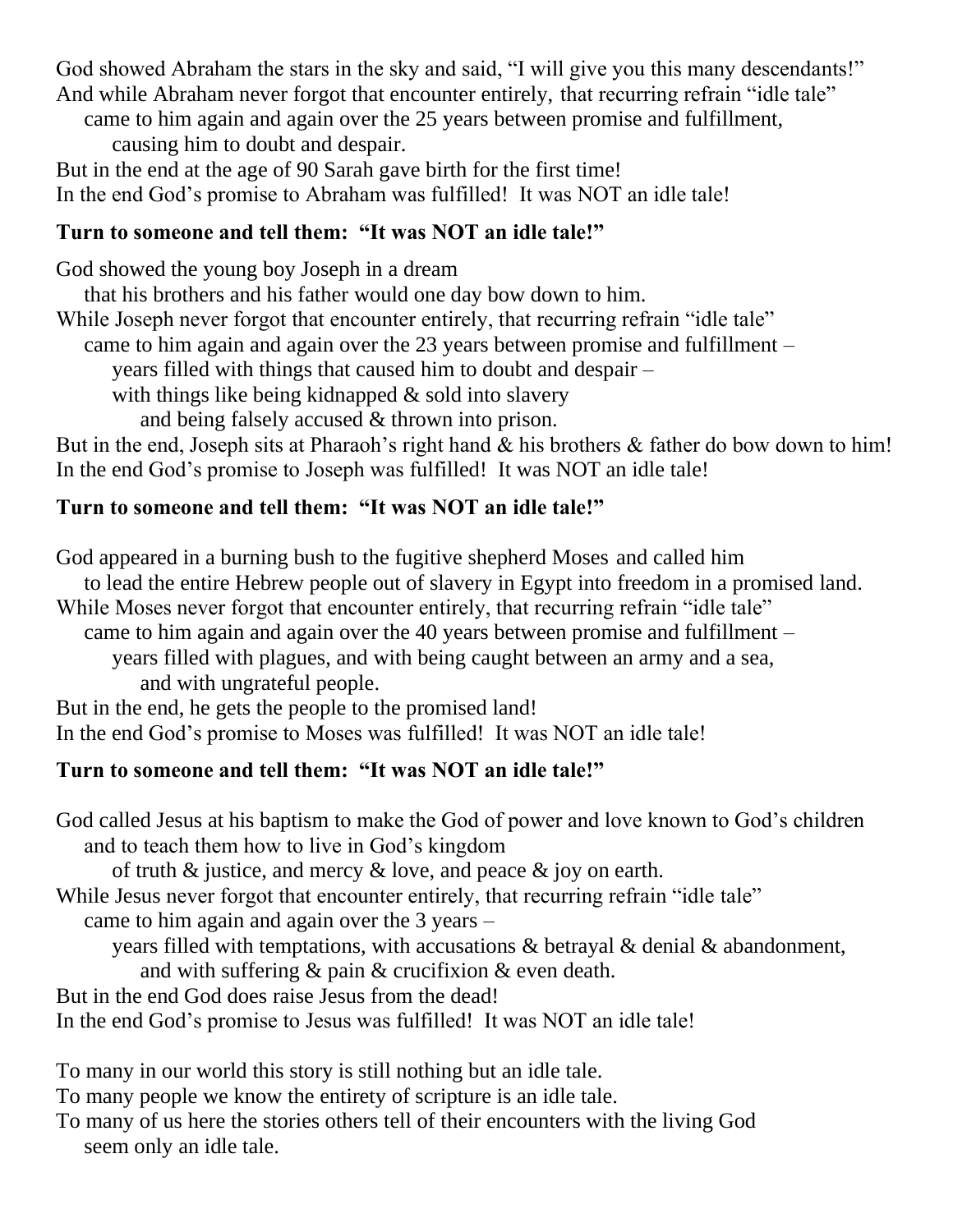But I am here today to witness to what I KNOW:

\* That at the age of 3, God called me to be a pastor, and even though everyone considered it an idle tale, laughing at me because girls couldn't be, God changed the rules in order to fulfill that promise; \* That when during internship I believed everything in the Bible to be an idle tale, the risen Christ appeared to me on an Easter Monday, making it clear to me that this was no idle tale, so that God could fulfill in a deeper way that original promise;

\* That when as a pastor I believed that stories of miraculous healings were likely idle tales, God spoke to me through an Easter sermon and miraculously healed me from migraines, making it clear to me that miraculous healings were no idle tale, so that God could fulfill in a deeper way that original promise.

Those are just 3 of the times God has made it clear to me that God's promises are NOT an idle tale.

In the past 3 years my life has been a continual story of God promising something, me being initially amazed, and then hearing from without or within that recurring refrain: "idle tale… idle tale… idle tale…"

And yet, over and against that recurring refrain, comes the shouts of promise and fulfillment, of power and love, of triumph and victory.

It was NOT an idle tale! God's promise to Jesus was fulfilled! God raised him from life to death!

It was NOT an idle tale! Jesus' promise to his followers was fulfilled! He died but rose again!

It was NOT an idle tale!

The women knew it now!

The tomb was empty! They had seen men in dazzling clothes who told them Jesus was alive!

It was NOT an idle tale!

Peter knew it now!

The tomb was empty! The women had been telling the truth! Jesus was alive!

It was NOT an idle tale!

Jesus had called Peter – the one who so often said and did the exact wrong thing – to carry his message to the world! And Peter did!

## **Turn to someone and tell them: "It was NOT an idle tale!"**